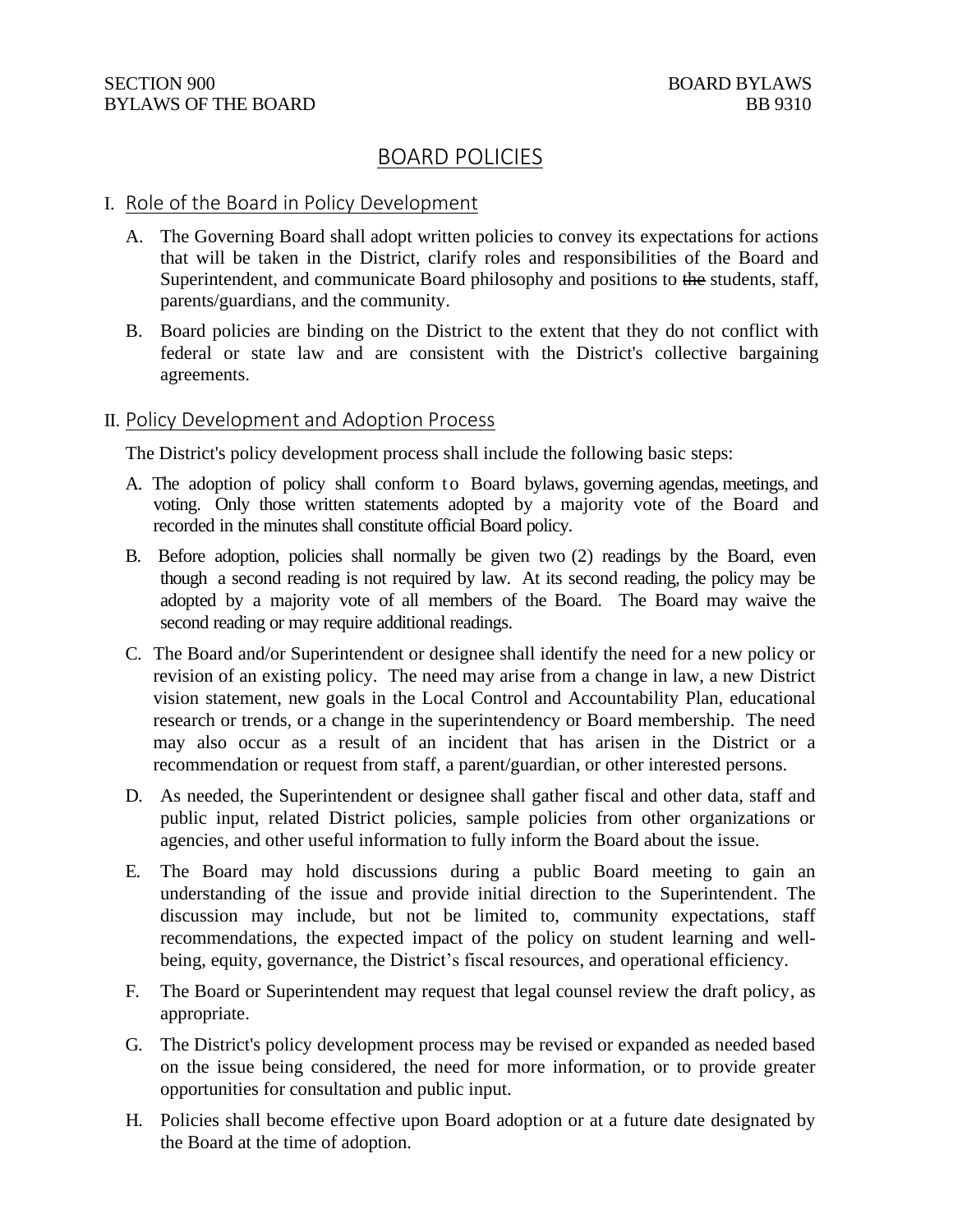## III. Policy Revision and Review

The Board recognizes the importance of maintaining a policy manual that is up to date and reflects the mandates of law.

- A. The Superintendent or designee shall present drafts or suggestions for new policy revisions when changes in law occur and when specific needs arise.
- B. The Superintendent or designee shall provide for the continuous orderly review of existing policies at a time allocated for this purpose on the agenda of regular Board meetings.
- C. The Board encourages members of the community to contribute information and opinions for the Board's consideration and to propose revisions to policy. When drafting or revising policies which affect other governmental agencies, the Board welcomes input from these agencies and will cooperate with them in addressing matters of mutual concern.
- D. The Board shall review certain policies annually, as required by law. Education Code 35160.5 requires that district policies pertaining to intradistrict open enrollment and extracurricular/co-curricular activities be reviewed annually. Other policies shall be monitored and reviewed as specified in the policy itself or as needed to reflect changes in law or district circumstances.
- E. If, upon policy review, no revisions are deemed necessary, the Board minutes shall nevertheless indicate that the review was conducted and the policy reaffirmed.
- F. When policies are amended, the Superintendent or designee shall review corresponding administrative regulations to ensure that they conform to the intent of the revised policy.

### IV. Administrative Regulations

- A. The Superintendent or designee shall be responsible for developing and enforcing administrative regulations for the operation of the District. Administrative regulations shall be consistent with law and Board policy and shall be designed to promote the achievement of District goals and objectives. Administrative regulations may describe specific actions to be taken, roles and responsibilities of staff, timelines, and/or other provisions. When Board policies are amended, the Superintendent or designee shall review corresponding administrative regulations to ensure that they conform to the intent of the revised policy. In case of conflict between administrative regulation and Board policy, policy shall prevail.
- B. The Board may review and/or approve administrative regulations for the purpose of ensuring conformity with the intent of Board policy.
- C. The Superintendent or designee may also develop procedural manuals, handbooks, or other guides to carry out the intent of Board policy.

### V. Monitoring and Evaluation

At the time a policy is adopted, the Board and Superintendent or designee shall determine whether an evaluation of the policy should be scheduled and, if so, shall agree upon a timeline and measures for evaluating the effectiveness of the policy in achieving its purpose.